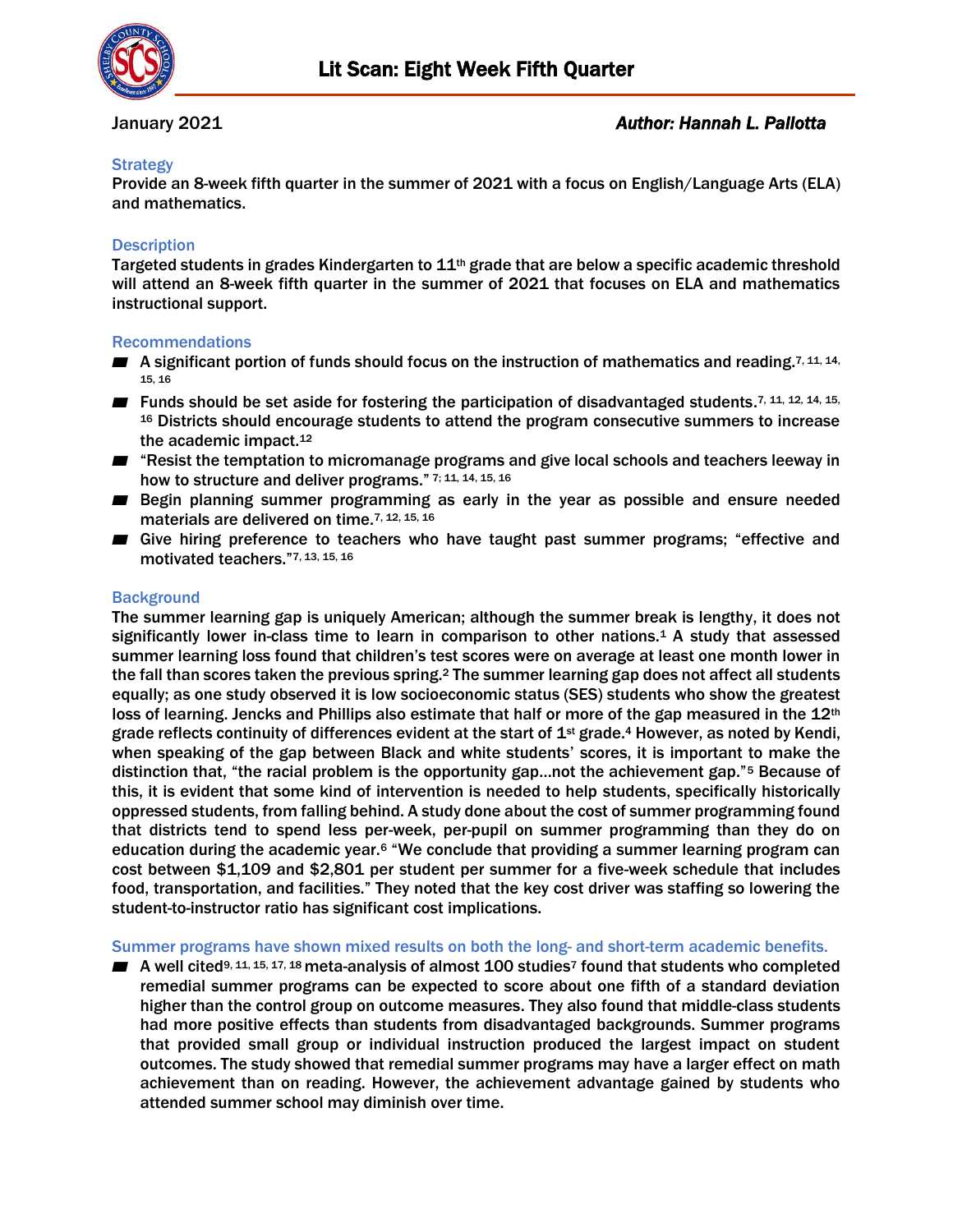

- A study of Durham Public Schools' summer school program found similar results.<sup>8</sup> Students who needed to pass both the mathematics and the reading portion in order to promote to the next grade only had a one in ten chance of being successful, while students who only needed the mathematics portion stood a much greater chance at promotion. Put differently, reading had a low success rate.
- The long-term effects of summer learning programs are still unknown.<sup>6</sup> "There are not enough studies on large-scale summer learning programs to provide evidence that urban districts' students make achievement gains commensurate with the district's investment."19
- Contrasting the above findings that summer programs had better outcomes for math than for reading, another study found that in their study of summer school programs in charter schools in Kansas City, MO, students' reading achievement increased significantly.<sup>9</sup> Data analysis showed that students' STAR Reading scale scores increased significantly between pre- and post-tests. Students self-reported that they improved their math skills more than their reading skills, however, the math scores were not available for analysis.
- Locally, the Superintendent's Summer Learning Academy (SSLA) has been in effect for three years in Shelby County Schools. After the second year, the research department evaluated the program to see if any gains achieved during the program persisted.<sup>10</sup> No statistically significant differences were found between the SSLA participants and the comparison cohort, with the exception of NWEA MAP Reading in the spring 2019. This shows that while there were not immediate academic benefits for rising Kindergarteners who participated in SSLA, participation in SSLA combined with a year of Kindergarten instruction gave students a boost in the end of the year reading formative assessment.
- A study more generally about out-of-school-time (OST) programs found that these programs can have positive effects on at-risk students' reading and mathematics achievements.<sup>11</sup> OST programs that have one-on-one tutoring also have positive effects on at-risk students' achievement in reading.
- Lastly, in the longest study of summer learning programs, beginning in 2011 and ending in 2017, researchers tracked outcomes for three years after students entered the second and final year of summer programming.<sup>12</sup> The program offered short-term benefits to students in mathematics after one summer. Those who were high attenders outperformed the control group of students in mathematics in the fall and again the following spring. After two summers in the program, high attenders were rated higher on social-emotional skills than the comparable control group, however this did not continue into spring 2017. They found that three school years after the summer program, high attenders' academic benefits decreased in magnitude and were not statistically significant. Also, they did not find evidence that the program affected anything that was not specifically targeted such as suspension or attendance rates during the school year.

# What does a Successful Summer Program Look Like? Small Class Sizes, Support Services, & **Enriching**

- Some form of parent involvement produced larger effect than programs without<sup>7</sup>; gaining 'parental buy-in' potentially increases enrollment and attendance. 13
- Small learning groups were cited often as being successful<sup>7; 9, 12, 13, 14, 15, 20</sup>; Individualized instruction produce the largest impact on student outcomes<sup>7; 9, 11, 14</sup> Classes capped at 20 students were found to be more effective in producing achievement gains.<sup>7, 13</sup>
- Support services were provided (meals, transportation, childcare, etc.)7, 9, 10, 11, 12, 13, 14, 15, 16 "Policymaker should earmark funds for transportation…and for food services…and to provide childcare for younger family members."
- Teachers have creative freedom with lessons;7, 9, 13, 14, 15, 16 Teachers are encouraged to use new teaching strategies and use more hands-on activities to encourage student engagement.<sup>9, 13</sup>
- A fun atmosphere; time for educational games, extra-curricular activities, opportunities for enrichment, etc.<sup>7, 9, 10, 11, 12, 13, 14, 15, 16</sup> "The programs provided many students with opportunities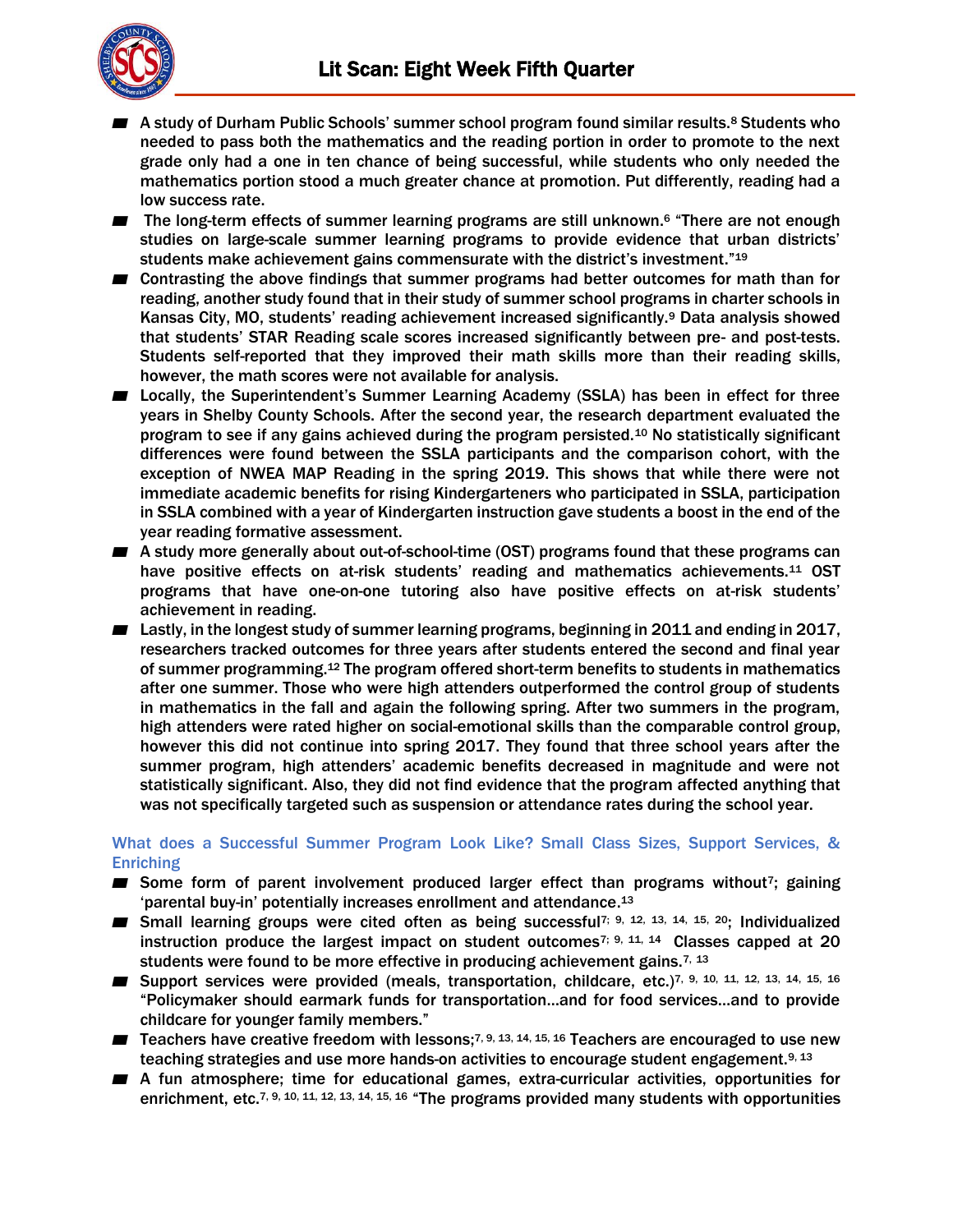

that they might not have had otherwise, such as to swim, rock climb, cook, and experience new environments."12; 9 "Programs should address the developmental needs of the whole child and offer a variety of activities."<sup>11</sup>

■ At least five weeks of programming with at least three hours of instruction per day; increasing the weeks could increase attendance rate.12, 13 Debate around the amount of hours/weeks a program should be differ greatly<sup>21, 22</sup> but most agree that 5 weeks can produce short-term benefits12, 13, 21